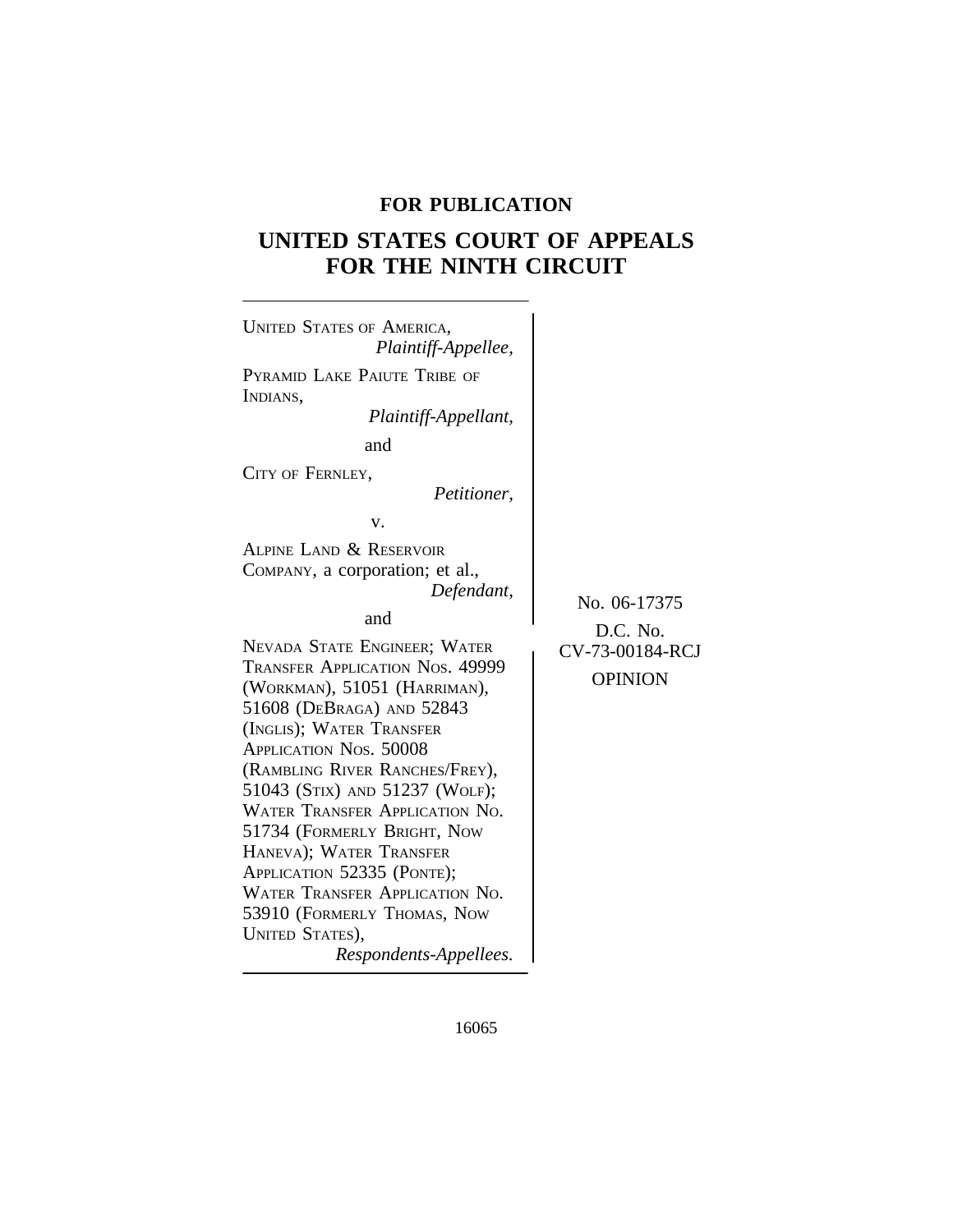16066 PYRAMID LAKE PAIUTE v. NEVADA STATE ENGINEER

Appeal from the United States District Court for the District of Nevada Robert C. Jones, District Judge, Presiding

Argued and Submitted November 7, 2007—San Francisco, California

Filed December 7, 2007

Before: John T. Noonan, Ferdinand F. Fernandez and M. Margaret McKeown, Circuit Judges.

Opinion by Judge Fernandez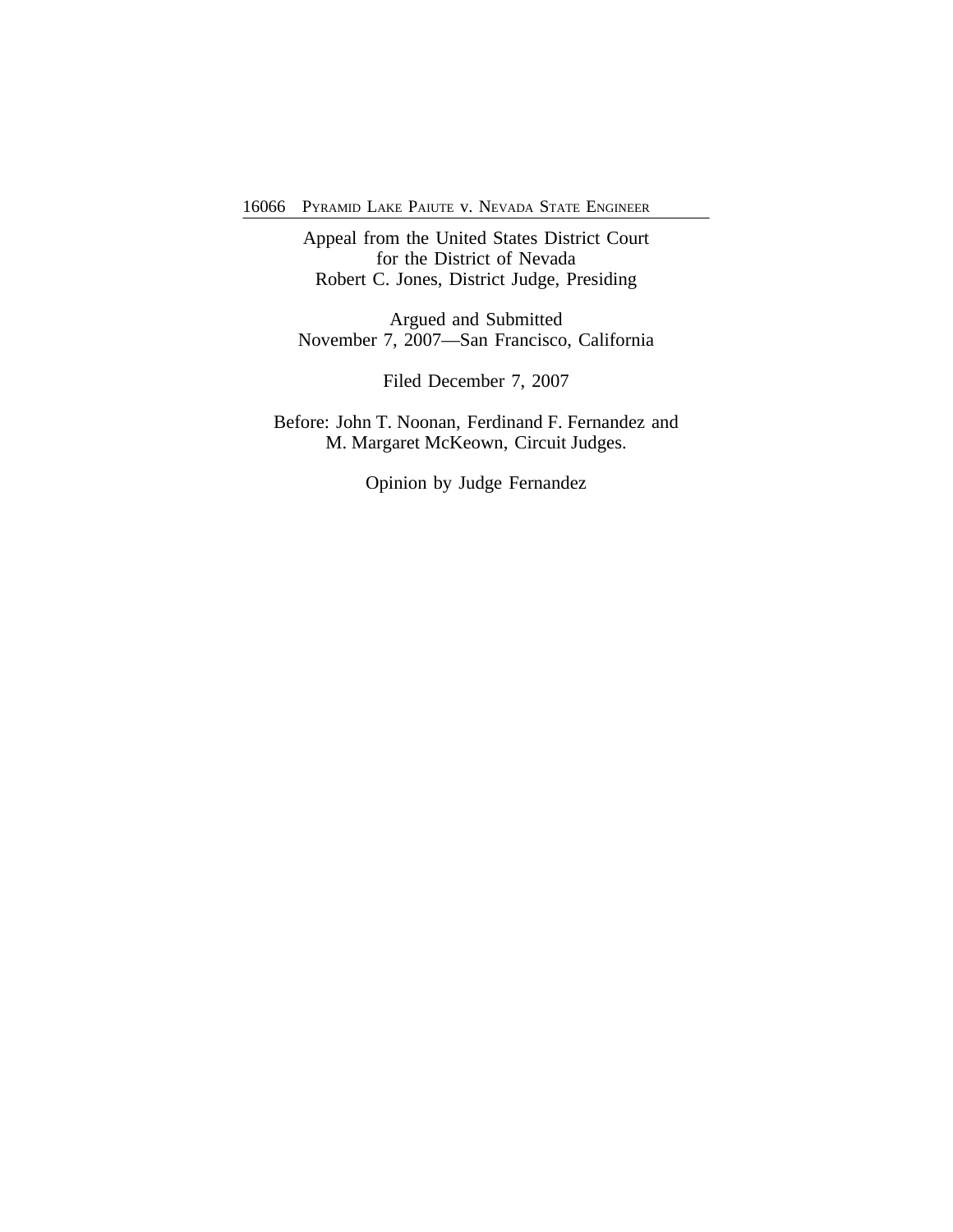# **COUNSEL**

Stephanie Zehren-Thomas, Hester & Zehren, LLC, Louisville, Colorado; Robert S. Pelcyger, Boulder, Colorado, for the appellant.

Michael L. Wolz, Senior Deputy Attorney General, Reno, Nevada, for appellee Nevada State Engineer; Craig A. Pridgen and Nathan A. Metcalf, McQuaid Bedford & Van Zandt, LLP, San Francisco, California, for appellees DeBraga, Workman, Harriman and Inglis; Colm Moore and Laura A. Schroeder, Schroeder Law Offices, P.C., Portland, Oregon, for appellees Rambling River Ranches, Dave Stix and Howard Wolf; Katherine J. Barton and William Lazarus, United States Department of Justice, Environment & Natural Resources Div., Washington, D.C., for appellee United States.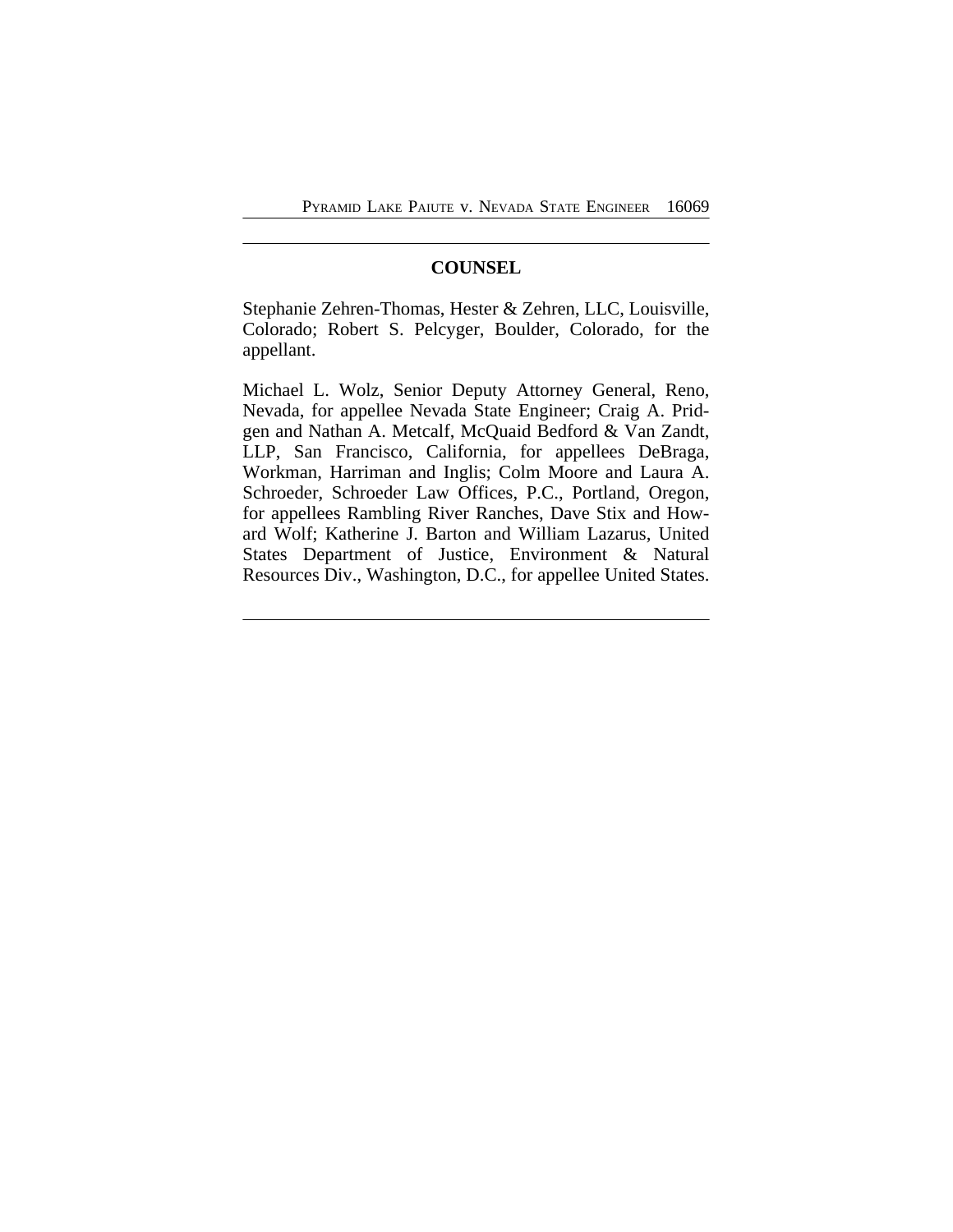#### **OPINION**

### FERNANDEZ, Circuit Judge:

Pyramid Lake Paiute Tribe of Indians (Pyramid) appeals the district court's order affirming the decision of the Nevada State Engineer which granted the transfer of water rights from the parcels of property to which they were then appurtenant to new parcels. All of the water rights are within the boundaries of the Newlands Reclamation Project.**<sup>1</sup>** Pyramid asserts that the rights could not be transferred because they had already been abandoned or forfeited within the meaning of the law of the State of Nevada. We affirm in part, reverse in part, and remand in part.

### BACKGROUND

We will be brief in setting out the background of this case because similar disputes have been before us many times in the past and we have extensively recounted the relevant history in our resolution of those disputes.**<sup>2</sup>** The Orr Ditch Decree**<sup>3</sup>** was involved in certain of the cases and the Alpine Decree<sup>4</sup>

**3** In 1913, the United States initiated litigation for the purpose of settling competing claims to water of the Truckee River. That resulted in the Orr Ditch Decree. *See Orr Ditch*, 256 F.3d at 940.

**<sup>4</sup>**The Alpine Decree resulted from a quiet title action brought by the United States to adjudicate competing claims to the waters of the Carson River. *See United States v. Alpine Land & Reservoir Co.*, 697 F.2d 851, 852-53 (9th Cir. 1983) ("*Alpine I*").

<sup>&</sup>lt;sup>1</sup>In the Reclamation Act of 1902, 32 Stat. 388, Congress withdrew about 250,000 acres of land in Nevada from public use, which was then irrigated with water from the Truckee River and the Carson River. Those actions created the Project.

**<sup>2</sup>**As relevant here, we have opined on the issues and set forth substantial comments regarding their history in the following cases: *United States v. Alpine Land & Reservoir Co.*, 340 F.3d 903 (9th Cir. 2003) ("*Alpine VI*"); *United States v. Alpine Land & Reservoir Co.*, 291 F.3d 1062 (9th Cir. 2002) ("*Alpine V*"); *United States v. Orr Water Ditch Co.*, 256 F.3d 935 (9th Cir. 2001) ("*Orr Ditch*"); *United States v. Alpine Land & Reservoir Co.*, 878 F.2d 1217 (9th Cir. 1989) ("*Alpine II*").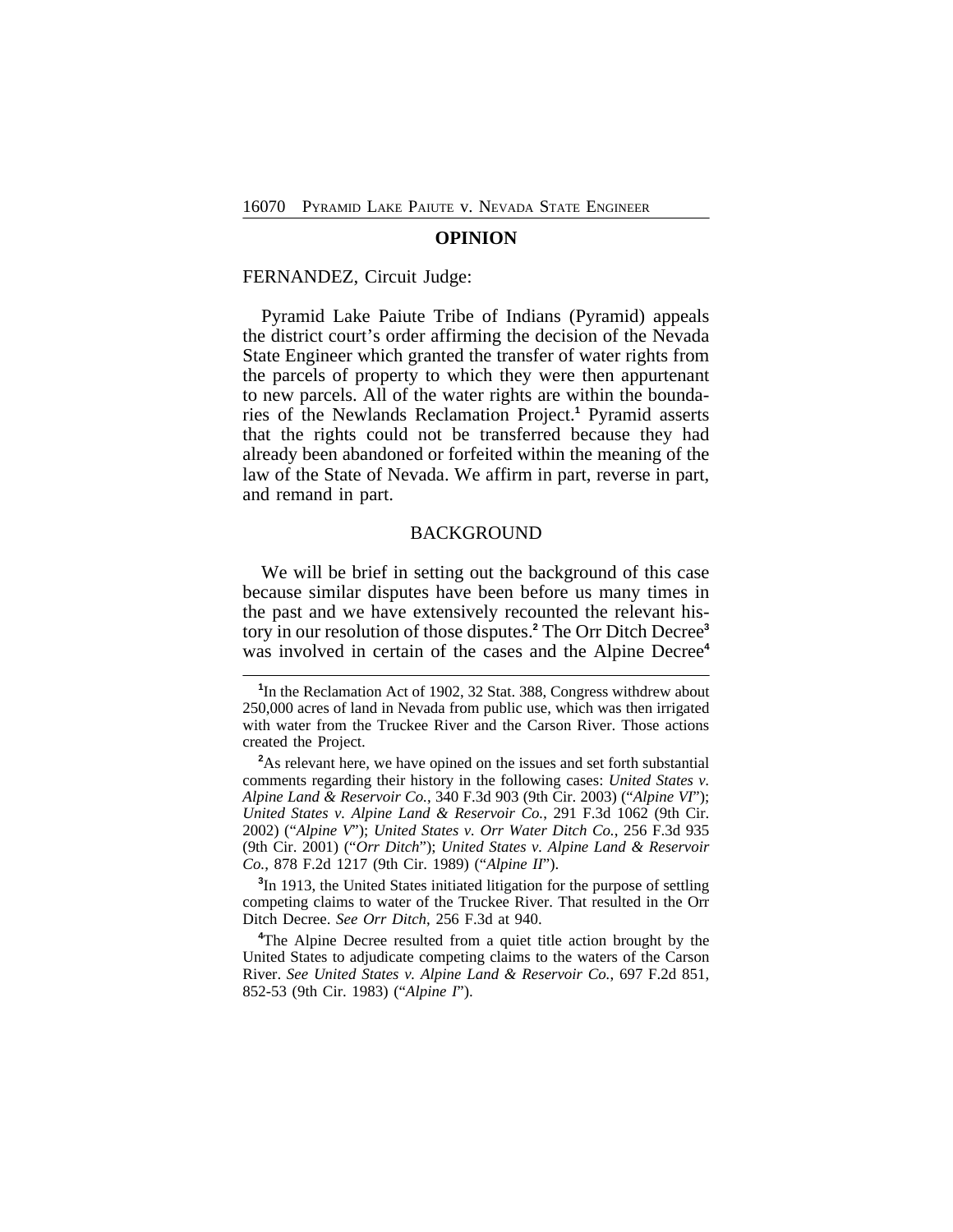was involved in others, but the basic principles we will apply do not differ from decree to decree. At issue here are challenged transfers of water rights within the Newlands Reclamation Project. As relevant here, those rights are governed by the Orr Ditch Decree. Pyramid challenges the State Engineer's approval of ten of the transfer applications. Pyramid asserts that if, as it believes, the water rights in question were abandoned or forfeited, the water itself will remain in the Truckee River. It will then flow into and benefit the ecology of Pyramid Lake, which is located within the Pyramid Lake Indian Reservation.

The most recent activities, which have brought this appeal to us, can be said to stem from the district court's order of February 25, 2004; in response to our decisions in *Alpine V* and *Alpine VI*, the district court remanded certain thenpending transfer applications to the State Engineer for further consideration. The State Engineer then granted certain transfer applications, while denying others. Ten of the grants are contested at this time. Review of those grants was sought before the district court; it concluded that the State Engineer's findings were supported by substantial evidence and that his conclusions of law were consistent with our prior decisions.

Pyramid appeals the approval of the ten applications in question and argues that because of errors of law or erroneous findings of fact, some of the water rights in the applications should have been deemed abandoned or forfeited.

# JURISDICTION AND STANDARDS OF REVIEW

The district court had jurisdiction to review the decisions of the State Engineer. *See United States v. Alpine Land & Reservoir Co.*, 174 F.3d 1007, 1011 (9th Cir. 1999). We have jurisdiction pursuant to 28 U.S.C. § 1291.

Our standard of review relates to the fact that the water rights law of the State of Nevada controls both the process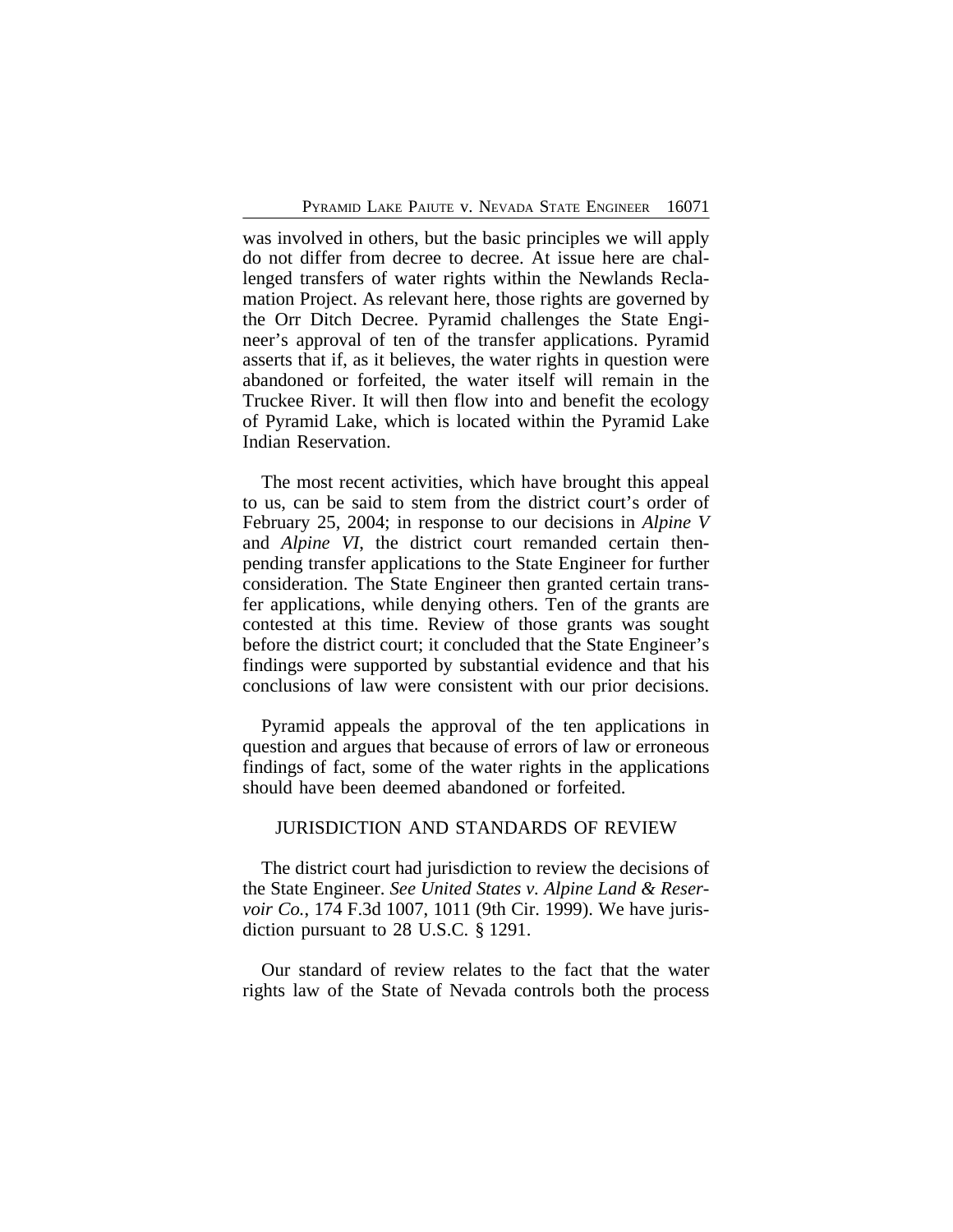and the substance of the issues before us. *See Alpine II*, 878 F.2d at 1223 (" 'Fundamental principles of federalism require the national government to consult state processes and weigh state substantive law in shaping and defining a federal water policy.' "); *Alpine I*, 697 F.2d at 858 ("[S]tate law will control the distribution of water rights to the extent that there is no preempting federal directive."). Because of that, in accordance with Nevada law, applications to transfer water rights are first directed to the State Engineer. *See Alpine I*, 697 F.2d at 858. Moreover, the State Engineer's decisions " 'shall be prima facie correct, and the burden of proof shall be upon the party challenging the Engineer's decision.' " *Alpine V*, 291 F.3d at 1071. We review the State Engineer's legal interpretations de novo. *See Town of Eureka v. State Engineer*, 108 Nev. 163, 165, 826 P.2d 948, 949 (1992) (per curiam). We uphold the State Engineer's factual determinations if they are supported by substantial evidence. *Alpine V*, 291 F.3d at 1071.

### DISCUSSION

We have previously explicated the law in this area, and have sometimes felt the need to resolve conflicts or anomalies that appeared to be developing in our many pronouncements. Simply put, for the most part the questions now placed before us do not raise new legal issues. We will avoid undue commentary, which risks the interjection of inconsistencies. We will not replough that ground, but will, instead, set forth what we take to be the results of our prior decisions. We will proceed in that fashion rather than risk injuring the legal plants that we have heretofore nurtured. Of course, when a new seedling is presented to us, we will examine it and then plant it, if that seems appropriate.

What we have applied in the past, and must apply now, is our interpretation of the law of the State of Nevada. In doing so, we have never abandoned the overarching principle that Nevada law does not presume abandonment of a water right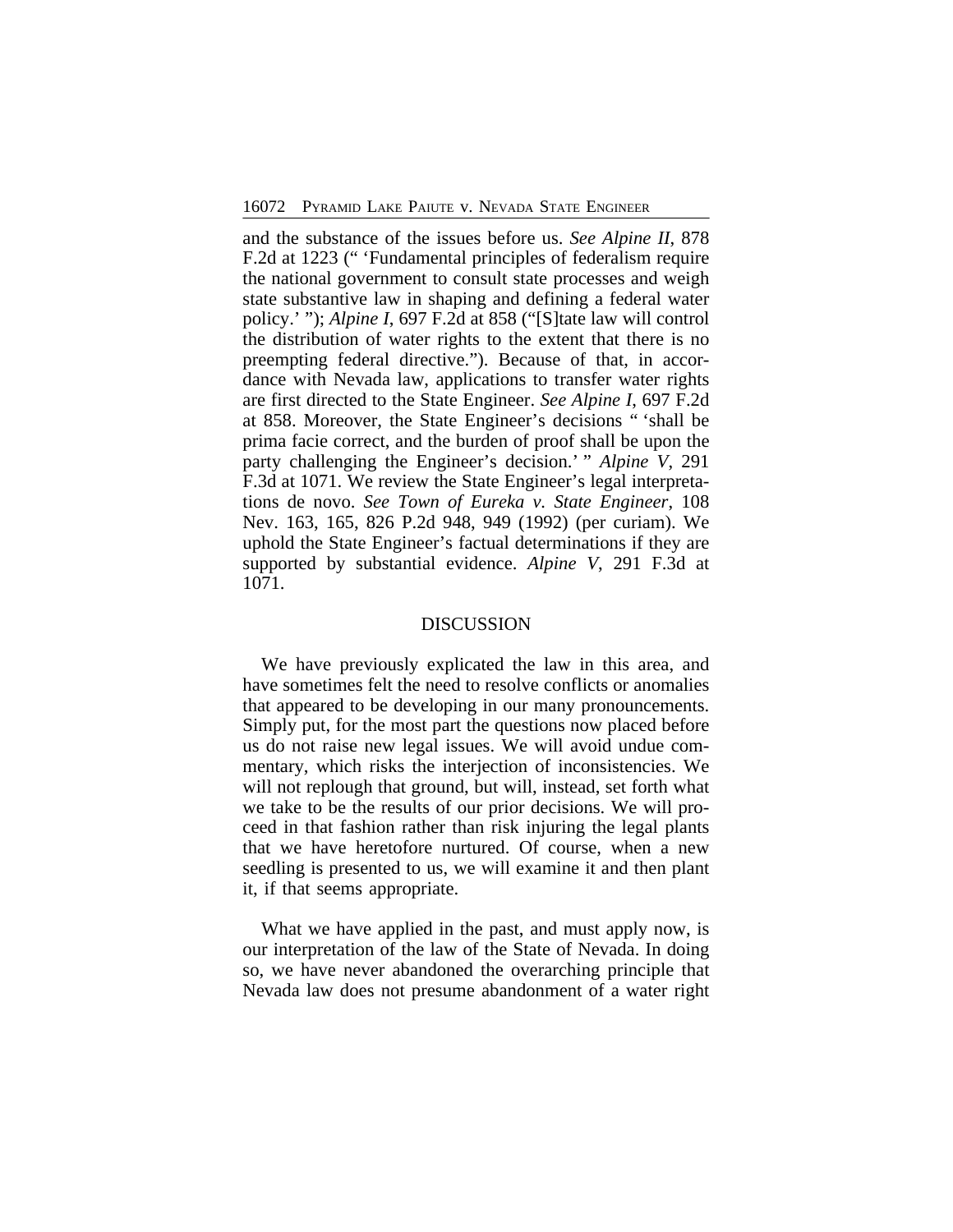from nonuse alone, and that claims of abandonment must be decided after consideration of all of the surrounding circumstances. *See Alpine VI*, 340 F.3d at 916. That said, we have developed rules for considering questions of abandonment and forfeiture.

### A. *Abandonment*

We will apply the following rules regarding abandonment (the first three numbered items have been developed in our past cases and we will add the fourth for the reasons outlined in part  $C(1)$  of this opinion):

Where some evidence of abandonment<sup>5</sup> has been presented by the contesting party, the transfer applicant must present evidence that:

(1) In fact, the water was beneficially used on the parcel to which the rights were attached; or

(2) There was no intent to abandon because (a) There has been continuous use of the water on another parcel, and (b) The applicant presented evidence of an unsuccessful attempt to transfer the water rights or at least inquired about the possibility of the transfer and was told by the government or TCID<sup>6</sup> that such a transfer was not permitted (in other words, the transfer was thwarted by one of those entities).**<sup>7</sup>** *See Alpine VI*, 340 F.3d at 917; or

<sup>7</sup>In *Alpine VI*, we did not specifically use the word "thwart" in describing the criteria to demonstrate a lack of intent to abandon although that

**<sup>5</sup>**At the very least, a showing of some evidence of abandonment requires evidence of what the State Engineer determines to be a substantial period of nonuse on the parcel to which the rights were attached, but mere nonuse on that parcel is not enough to demonstrate abandonment. *See Alpine V*, 291 F.3d at 1072; *Orr Ditch*, 256 F.3d at 945-46.

**<sup>6</sup>**TCID is the Truckee Carson Irrigation District.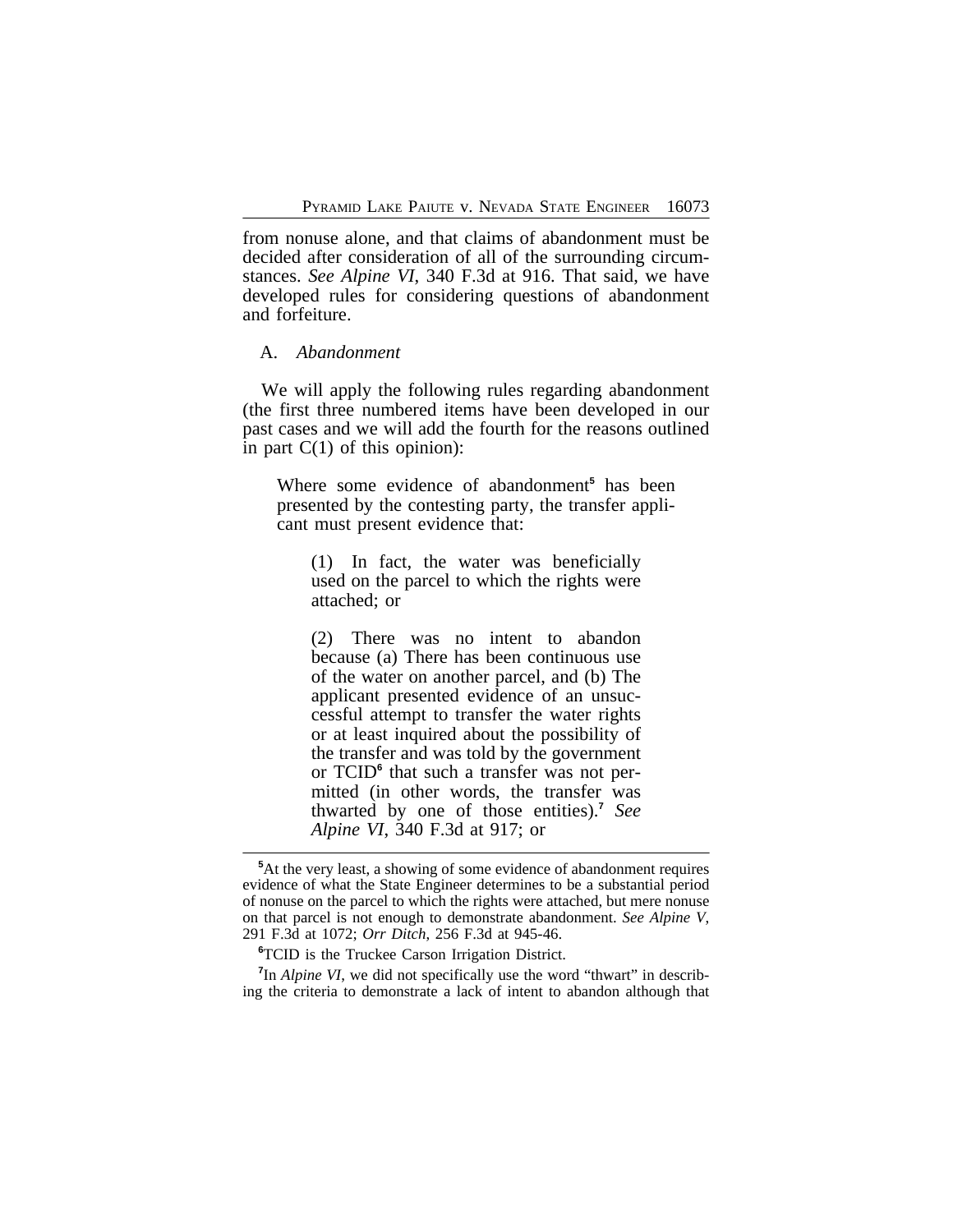(3) There was no intent to abandon because (a) The taxes and assessments were paid during the period of nonuse, and (b) There were no improvements inconsistent with irrigation on the land to which the rights were attached. *See Orr Ditch*, 256 F.3d at 946; or

(4) There was no intent to abandon because (a) The previous owner actually sold the water rights in question before an abandonment would otherwise be found, and (b) The new owner presented evidence of a lack of intent to abandon the water rights.

Finally, taking all of the evidence from the contesting party and the transfer applicant, the State Engineer must determine whether the water rights were abandoned. The contesting party, however, bears the burden to establish abandonment by clear and convincing evidence, which is that party's burden of persuasion. *See Alpine VI*, 340 F.3d at 921-22.

## B. *Forfeiture*

We will apply the following rules regarding forfeiture:**<sup>8</sup>**

Where it appears that the water rights are subject to forfeiture,<sup>9</sup> equitable relief may be granted if:

word was used in the area of forfeiture. However, the word "thwart" captures our intent.

<sup>&</sup>lt;sup>8</sup>Forfeiture does not apply to water rights "that were vested or for which appropriations were initiated before . . . March 22, 1913." *Orr Ditch*, 256 F.3d at 941-42.

<sup>&</sup>lt;sup>9</sup>Nonuse for "any 5 successive years" results in forfeiture. Nev. Rev. Stat. § 533.060 (1987).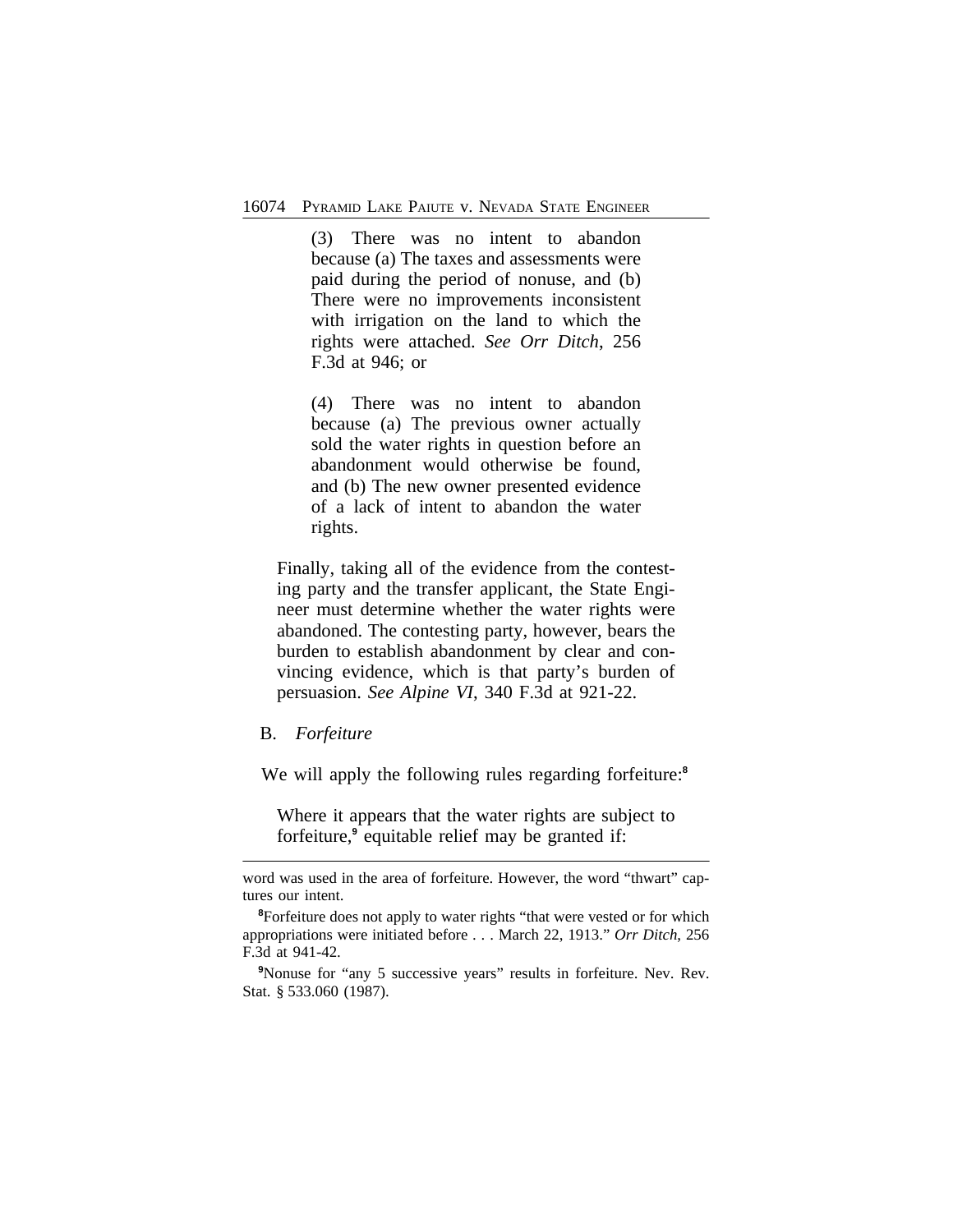(1) Steps were taken to transfer those rights during the period of nonuse that led to the forfeiture. *See Alpine VI*, 340 F.3d at 914; *Alpine V*, 291 F.3d at 1078; and

(2) The applicant presented evidence that the attempt was unsuccessful or at least that upon inquiry about the possibility of a transfer the applicant was told by the government or TCID that such a transfer was not permitted (in other words, the transfer was thwarted by the governmental entity). *Alpine V*, 291 F.3d at 1078; *see also Alpine VI*, 340 F.3d at 914; and

(3) The balance of hardships favors the applicant. Where there is no increased diversion of water from the river, the balance will likely favor the applicant. *See Alpine VI*, 340 F.3d at 915; *Alpine V*, 291 F.3d at 1078 n.21. Otherwise, the decision would amount to a collateral attack on the Orr Ditch Decree itself. *See Alpine II*, 878 F.2d at 1224.

# C. *Praxis*

With the above principles in hand, it is time to turn to consideration of the applications before us.

# (1) *Application No. 49999 (Workman)*

**[1]** The State Engineer determined that as to Parcel 3 there was no abandonment because the fact that a sale of the water rights was made showed lack of intent to abandon, even though (a) the water was not put to a beneficial use for six years, (b) there was a use of the parcel inconsistent with irri-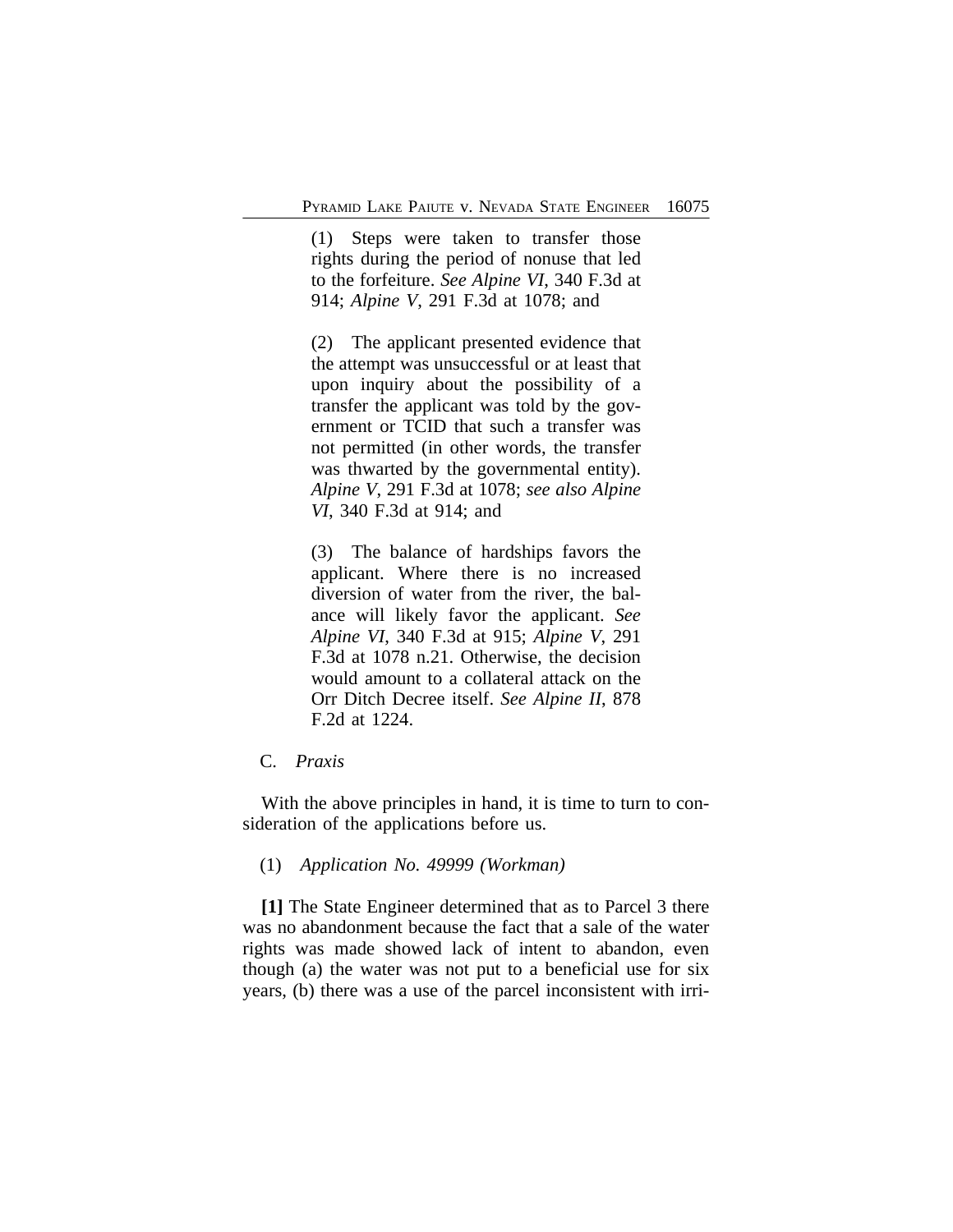gation, and (c) no thwarted attempt to transfer was made. Pyramid attacks that determination in a number of ways.

First, Pyramid says that once a substantial period of nonuse is shown, there must always be a thwarted attempt to transfer. That, as our statement of the law shows, is not the case.**<sup>10</sup>**

**[2]** However, Pyramid's assertion that a mere sale is not enough is more to the purpose. Our prior decisions have not spoken to a sale alone, but as our description of the law indicates, they have recognized flexibility, while not allowing for infinite flexibility. For example, in *Alpine VI*, 340 F.3d at 916-17, we recognized the flexibility requirement, but were quite specific about what would, or would not, suffice to avoid an abandonment finding on the facts presented. In light of that, we are constrained to hold that a mere sale *after* an abandonment would otherwise be found would not, itself, suffice to show a lack of intent to abandon. However, the situation is quite different if the State Engineer determines that there was a sale by the then owner of the rights before an actual abandonment occurred, and that the new owner presented evidence of a lack of intent to abandon within the meaning of the rules we have previously adopted.**11** This formulation avoids a rule that would eliminate all of the other considerations that we have so painstakingly developed in our cases, while recognizing the fact that a sale of the rights by the then owner is the very antithesis of intent to abandon.

**[3]** In the matter at hand, it is clear that the State Engineer found that a sale by the prior owner took place before it could be said that he had abandoned the water rights, and, clearly, the buyer's speedy transfer request showed that he did not intend to abandon either.

**<sup>10</sup>***See* paragraph A, *supra* pp. 16073-74.

**<sup>11</sup>***See* paragraph A(4), *supra* p. 16074.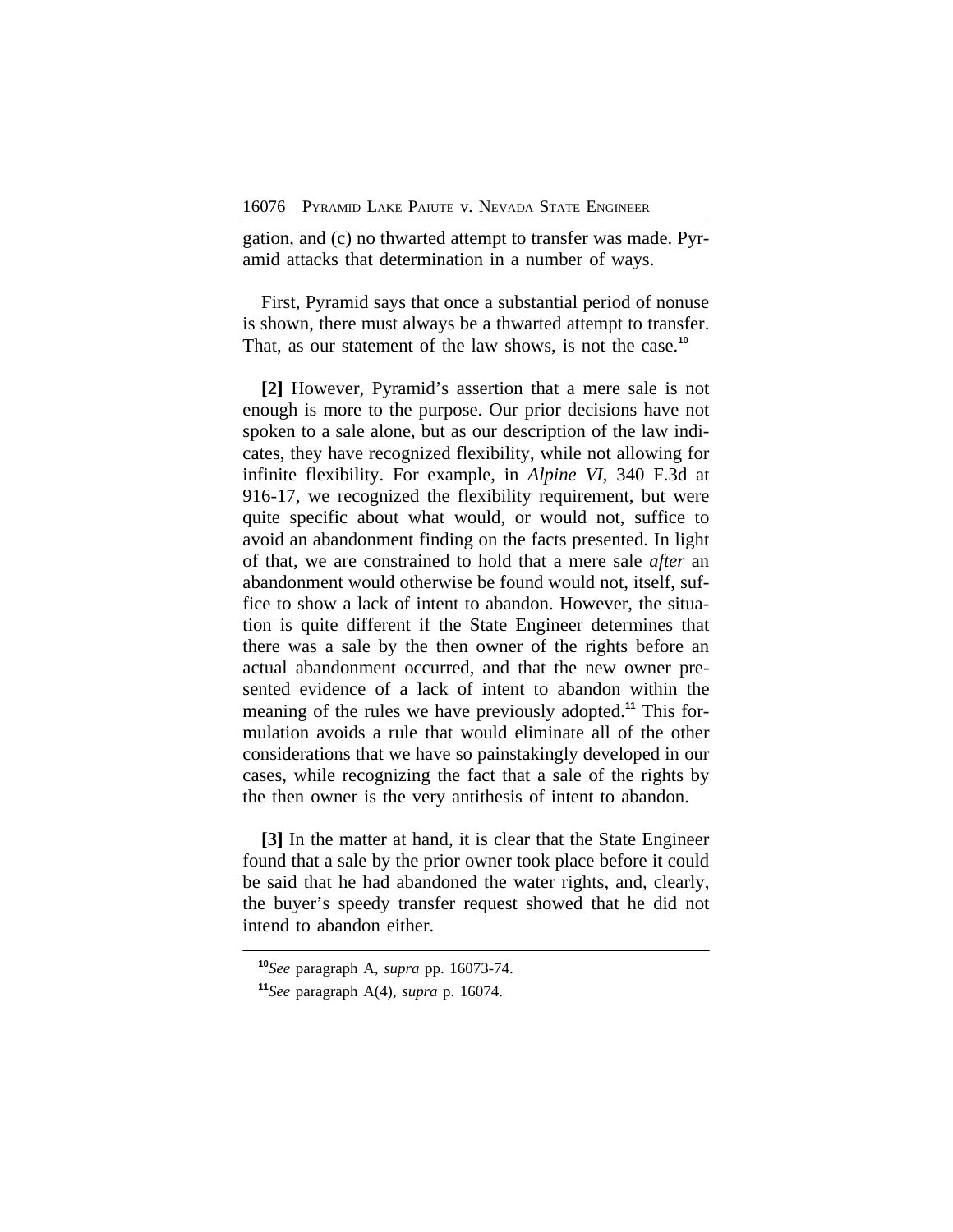**[4]** Thus, we will not set aside the determination regarding this application.

### (2) *Application No. 52335 (Ponte)*

**[5]** The State Engineer determined that while there had been a substantial period of nonuse as to certain, but not all, of the parcels involved in this application, there had been continuous use of the water itself and an attempt to transfer the water rights that was thwarted. We are unable to say that the State Engineer was not supported by substantial evidence. *See Alpine V*, 291 F.3d at 1071; *see also State Engineer v. Morris*, 107 Nev. 699, 701, 819 P.2d 203, 205 (1991) (per curiam) (holding that substantial evidence is the proper standard).

Pyramid contends that the transfer attempt came before the period of nonuse, but we have never held that a water right is abandoned where the attempt precedes the period of nonuse, nor do we see a reason to impose that rigid rule upon a decision as amorphous as the intent to abandon inquiry.**<sup>12</sup>**

Pyramid then argues that at a status conference a prior district judge opined on the specificity of the evidence that was required before the State Engineer could rule in favor of an applicant. Pyramid asserts that if that level was not reached, neither the State Engineer, nor a later district judge could rule in favor of the applicant. However, those thoughts were not incorporated into the order remanding the matter to the State Engineer. That being so, the district court's comments based upon what it gleaned from our decisions did not preclude its later appraisal of the State Engineer's actual decision on remand. *Cf. United States v. Smith*, 389 F.3d 944, 948-50 (9th Cir. 2004) (per curiam) (holding judge can revisit earlier orders); *City of Los Angeles v. Santa Monica Baykeeper*, 254

**<sup>12</sup>**We have applied a more rigid rule in the area of forfeiture, which is an inherently more rigid area within water law. *See, e.g.*, *Alpine VI*, 340 F.3d at 914; *Alpine V*, 291 F.3d at 1078.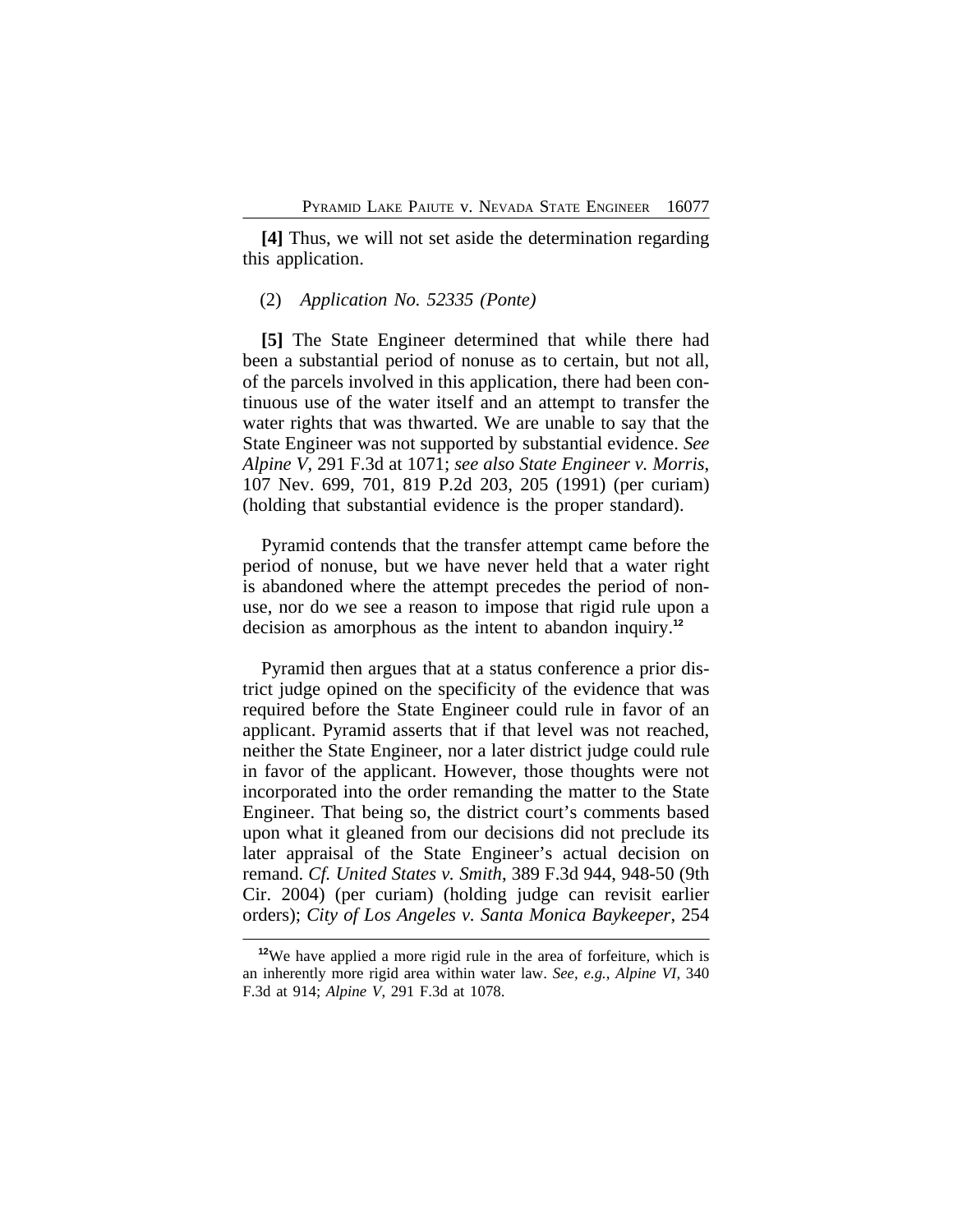F.3d 882, 888-89 (9th Cir. 2001) (same). Rather, the question was whether the record presented to the State Engineer did suffice to support his decision.

**[6]** Thus, we will not set aside the determination regarding this application.

### (3) *Application No. 50008 (Rambling River Ranches)*

**[]** The State Engineer determined that the water rights involved in this application were neither abandoned nor forfeited, although there had been a substantial period of nonuse of the water rights on the parcels to which they were appurtenant. That period was thirty-eight years as to Parcels 1, 2, 3, 5, 6, 7, 8, and 9; it was twenty-four years as to Parcels 11 and 12; and it was forty years as to Parcel 13. Five of the parcels (1, 2, 3, 5, and 6) had uses consistent with irrigation; three (7, 8, and 9) had uses partially inconsistent with irrigation; and three (11, 12, and 13) had uses entirely inconsistent with irrigation.

**[8]** Nevertheless, all of the water itself had been continuously used and all taxes and assessments had been paid. That alone validated the State Engineer's decision regarding abandonment as to Parcels 1, 2, 3, 5, and 6.**<sup>13</sup>**

**[9]** Moreover, as to all of the involved parcels, the State Engineer also determined that time and time again the applicant had made attempts to transfer the rights and was thwarted at every turn by the government or by TCID.**<sup>14</sup>** We cannot say that determination was devoid of substantial evidence. Therefore, none of the water rights were abandoned.

**[10]** The State Engineer did find that portions of Parcels 8 and 9 and all of Parcels 2, 11, and 12 were subject to forfei-

**<sup>13</sup>***See* paragraph A(3), *supra* p. 16074.

**<sup>14</sup>***See* paragraph A(2), *supra* pp. 16073.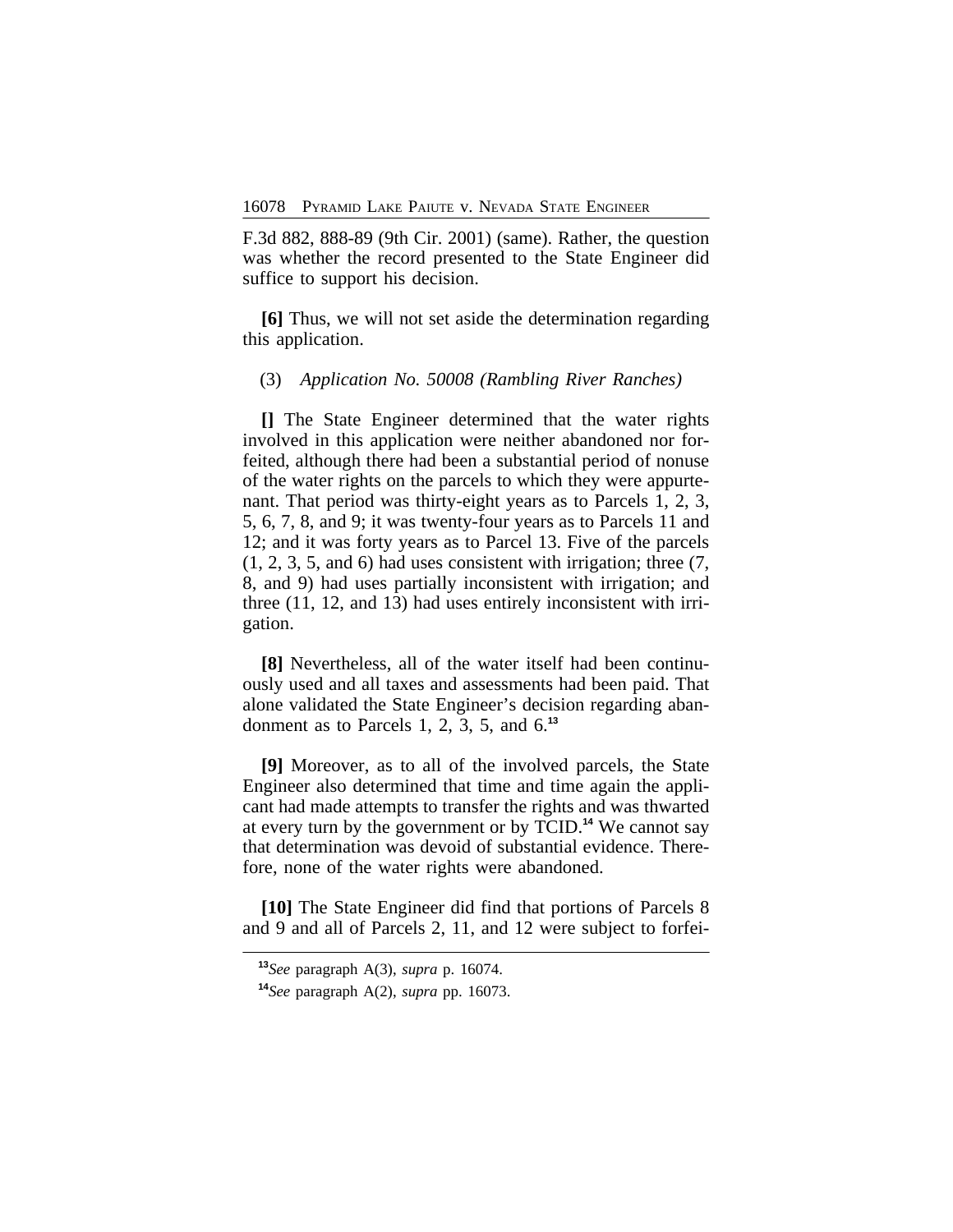ture. He then went directly to equitable balancing.**<sup>15</sup>** He decided that there would be no new diversions of water from Pyramid Lake because the water itself had been used continuously and, at any rate, the amount involved would be of infinitesimal value to the lake. As a result, he determined that there were no forfeitures.

**[11]** However, as Pyramid points out, that decision overlooks part of the necessary test, *viz* the need for a thwarted attempt during the forfeiture period.**<sup>16</sup>** As it is, water rights on Parcel 2 and parts of Parcel 8 and 9 had not been used on those parcels for a period of thirty-eight years, that is, since 1950. The State Engineer found multiple attempts to make transfers during the 1930's, the 1940's, the 1960's, and the 1970's, but did not find any attempts during the 1950's. Thus, a period of five years passed without an attempt to transfer the water rights and, perforce, the rights on those parcels were forfeited.

**[12]** The period of nonuse on Parcels 11 and 12 had been a mere twenty-four years (in other words, the nonuse began in 1964). That makes the issue much closer. Under Nevada law, as it stood then, "any successive 5 years" was sufficient to result in a forfeiture. Nev. Rev. Stat. § 533.060 (1987). From the State Engineer's findings, it is not possible to determine whether a successive five-year period passed without a thwarted transfer attempt during that period.**<sup>17</sup>**

**[13]** Thus, we reverse the State Engineer's determination regarding forfeiture of the rights on Parcel 2 and the relevant portions of Parcels 8 and 9, and set aside and remand this application for further development of the record regarding Parcels 11 and 12.

**<sup>15</sup>**That is one element. *See* paragraph B(3), *supra* p. 16075. **<sup>16</sup>***See* paragraphs B(1) & (2), *supra* p. 16075. **<sup>17</sup>***Id.*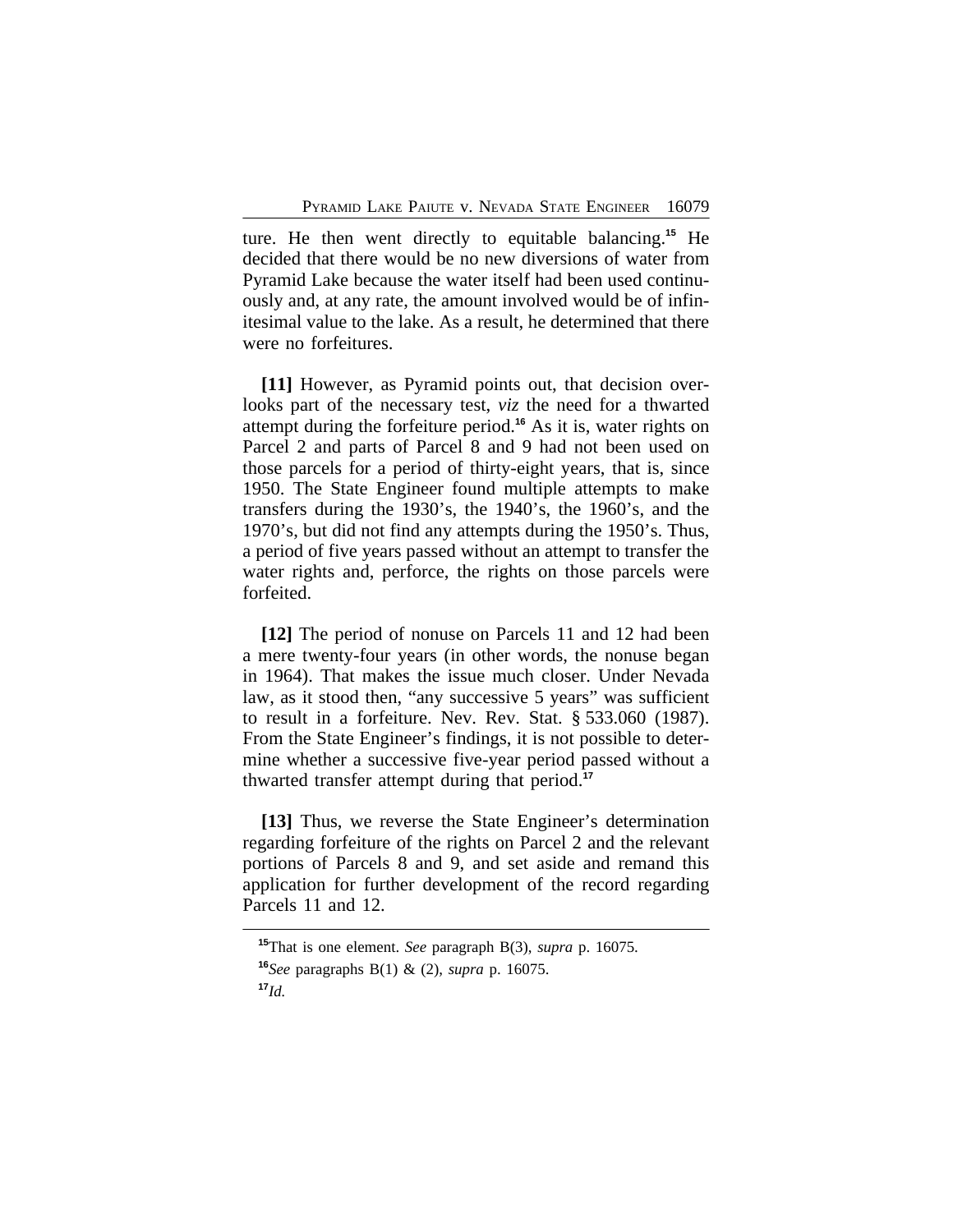(4) *Application No. 51043 (Stix)*

**[14]** The State Engineer determined that there was a substantial period of nonuse of the water rights appurtenant to the parcels in question as far as the parcels themselves were concerned. However, the use of the parcels was not inconsistent with irrigation and the taxes and assessments were paid. Therefore, the State Engineer determined that the water rights were not abandoned. That was correct.**<sup>18</sup>**

Thus, we will not set aside the determination regarding this application.

# (5) *Application No. 51051 (Harriman)*

>BF>[15] >The State Engineer found, among other things,**<sup>19</sup>** that the water rights on the parcels in question had not been abandoned because the water itself had been continuously used and there had been a thwarted attempt to transfer.**<sup>20</sup>** That was supported by the evidence. Pyramid complains that the attempt was before the period of nonuse, but that is not fatal to the rights holder.

Thus, we will not set aside the determination regarding this application.

(6) *Application No. 51237 (Wolf)*

The State Engineer determined that the evidence of nonuse presented by Pyramid was questionable, but that was not dis-

**<sup>18</sup>***See* paragraph A(3), *supra* p. 16074.

**<sup>19</sup>**As to two of the parcels (3 and 11) the State Engineer pointed to defects in Pyramid's evidence, and as to Parcels 3, 5, 6, and 11, the State Engineer pointed to the beneficial use due to the inherent irrigation in and around dirt-lined ditches. We need not decide those questions regarding those parcels.

**<sup>20</sup>***See* paragraph A(2), *supra* pp. 16073.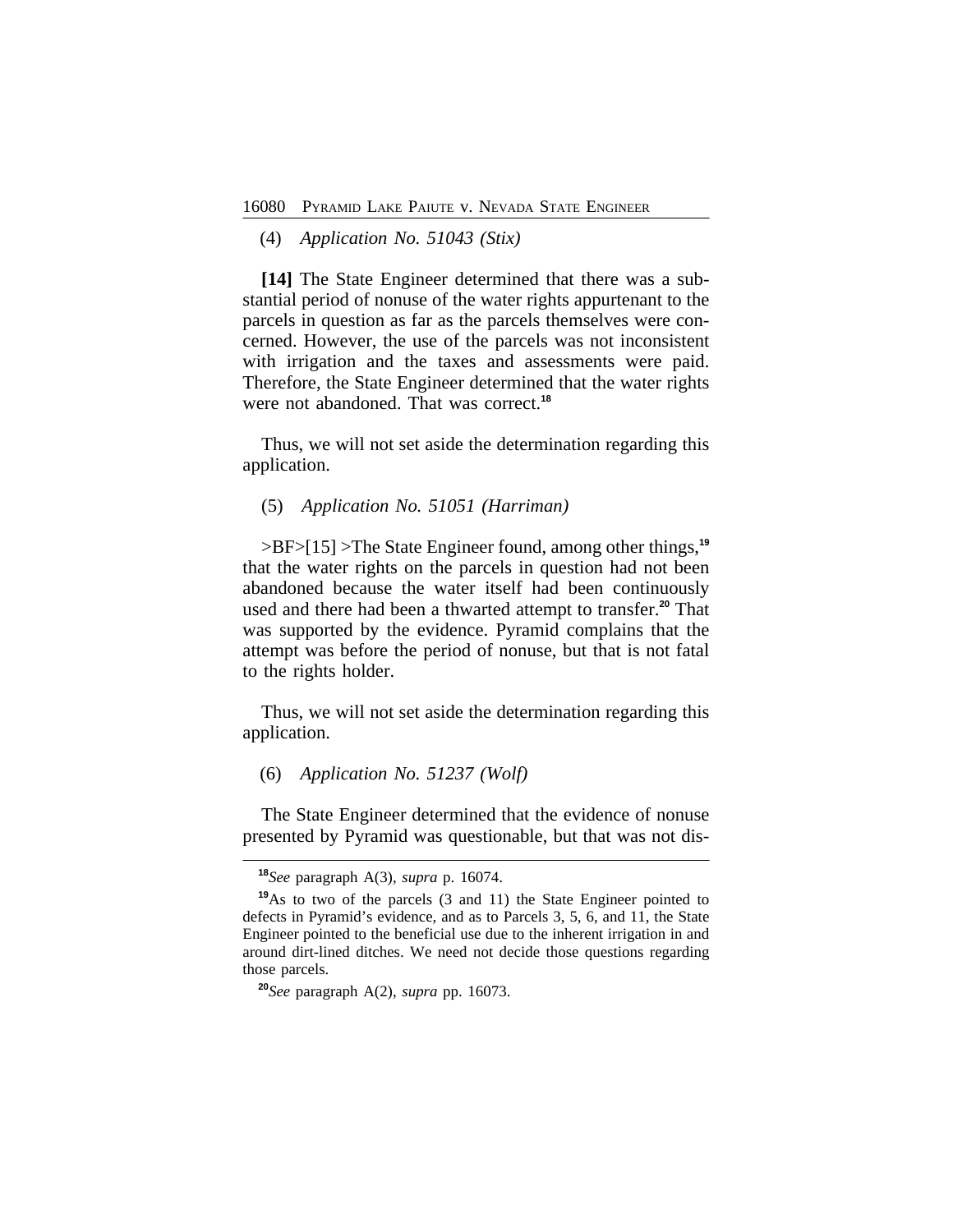positive. What was dispositive was the determination that, essentially, the use of the property in question was not inconsistent with irrigation and all taxes and assessments had been paid. That alone was sufficient to show a lack of intent to abandon.**<sup>21</sup>** In addition, the State Engineer pointed out that the water itself had been used continuously.

**[16]** The exception to the finding that the uses were consistent with irrigation was the further determination that there was a drain ditch on the land and that the ditch was an inconsistent use. However, the State Engineer then determined that Pyramid had not sufficiently quantified the amount of land covered by the ditch, or the placement of that ditch on the land. In so doing, he imposed too high a burden of persuasion upon Pyramid. *See Orr Ditch*, 256 F.3d at 947.

What is plainly shown by the record and actually found by the State Engineer is: "[b]oth sides agree there is a drain ditch in the middle of the existing place of use . . . and [Pyramid's] witnesses quantified that as occupying 1.0 acre of land." Moreover, the applicant agreed that the "drain ditch occupies the center of the existing place of use." Despite that, the State Engineer declared that Pyramid's evidence was insufficient. That determination is not supportable.

**[17]** Thus, although we will not set aside the State Engineer's decision for the most part, his decision as to the land occupied by the drain ditch must be reversed.

# (7) *Application No. 51608 (DeBraga)*

The State Engineer determined that although the water itself had been continuously used, there was a substantial period of nonuse on the parcels to which that water was appurtenant. The water rights allocated to Parcels 1 and 9 had not been used there for thirty-nine years, and the use of the

**<sup>21</sup>***See* paragraph A(3), *supra* p. 16073.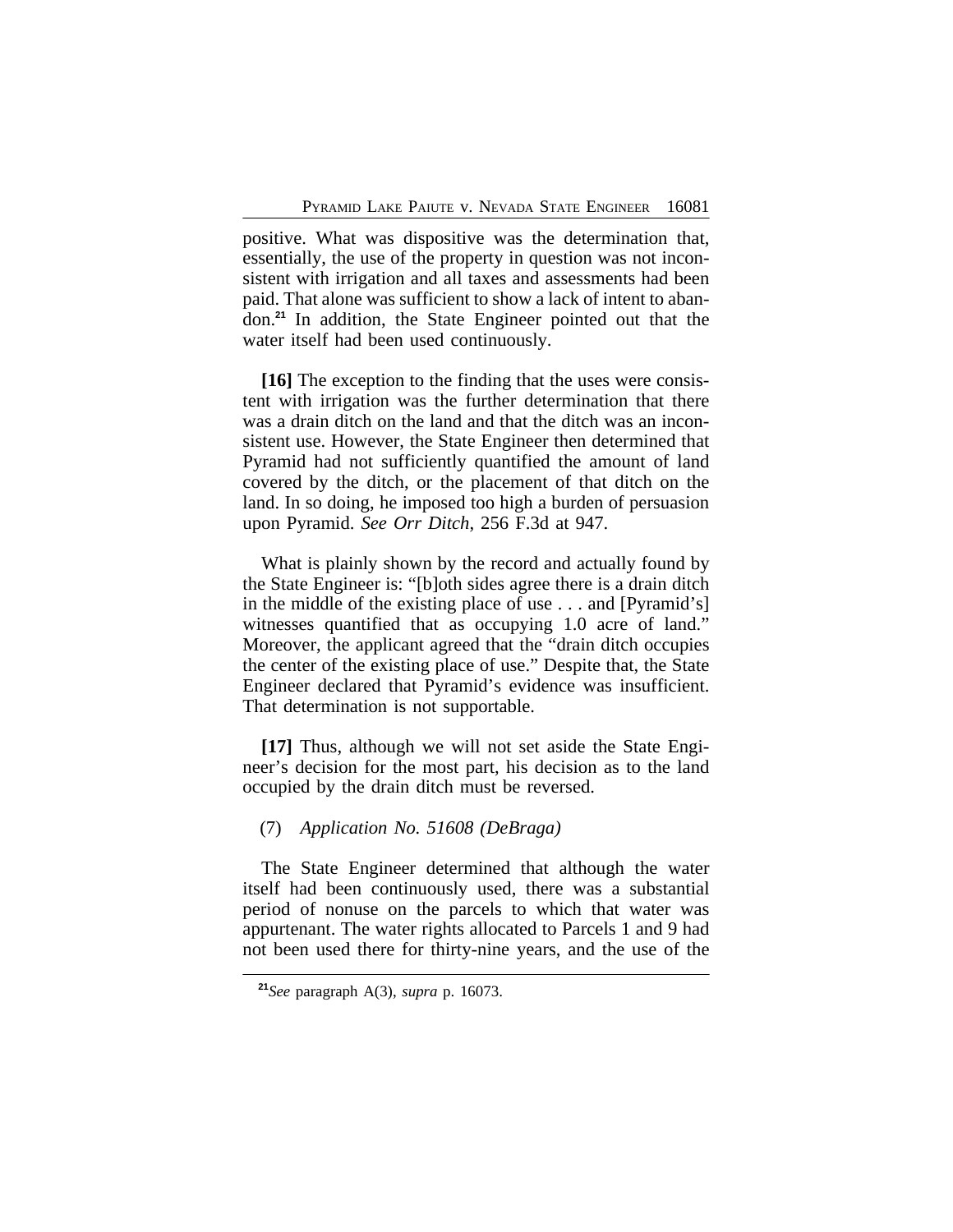land was inconsistent with irrigation. Also, the water rights allocated to Parcel 2 had not been used there for seven years, and the use of the land was inconsistent with irrigation. Because of the inconsistent use, the payment of taxes and assessments was not relevant.

However, the State Engineer declared that the fact that the applicant had actually been on the Board of TCID from 1974 to 1998 sufficed to show that the applicant had been thwarted because he had intimate knowledge that no transfer of rights would be allowed from 1973 to 1984.**<sup>22</sup>** Surely, said the State Engineer, that should suffice. That has some logic to it, but comes parlously close to the futility claim that we have roundly rejected. *See Alpine VI*, 340 F.3d at 918; *Alpine V*, 291 F.3d at 1076; *Alpine II*, 878 F.2d at 1223.

Nevertheless, as the district court pointed out, and as the record shows, the applicant did, in fact, inquire about a transfer of the water rights and was "told no." The State Engineer's contrary suggestion is not supported by the record. Moreover, there is no reason to believe that the State Engineer omitted that fact on the basis of credibility as opposed to mere oversight. We see no proper purpose in returning the matter for further clarification of that question.

**[18]** Still and all, a further difficulty lurks as to Parcels 1 and 9. Even accepting the fact that the applicant served on the TCID's Board from 1974 to 1998 and made an inquiry about transfer during that time, all of that came after these parcels had been put to uses inconsistent with irrigation since 1948. On no theory that we have accepted could it be said that the water rights had not been abandoned during that twenty-fiveyear period before any thwarted attempt was made.

A belated request will not do; if it were enough, all of our prior jurisprudence on this subject would fall away and be

**<sup>22</sup>***See Alpine V*, 291 F.3d at 1076 n.19.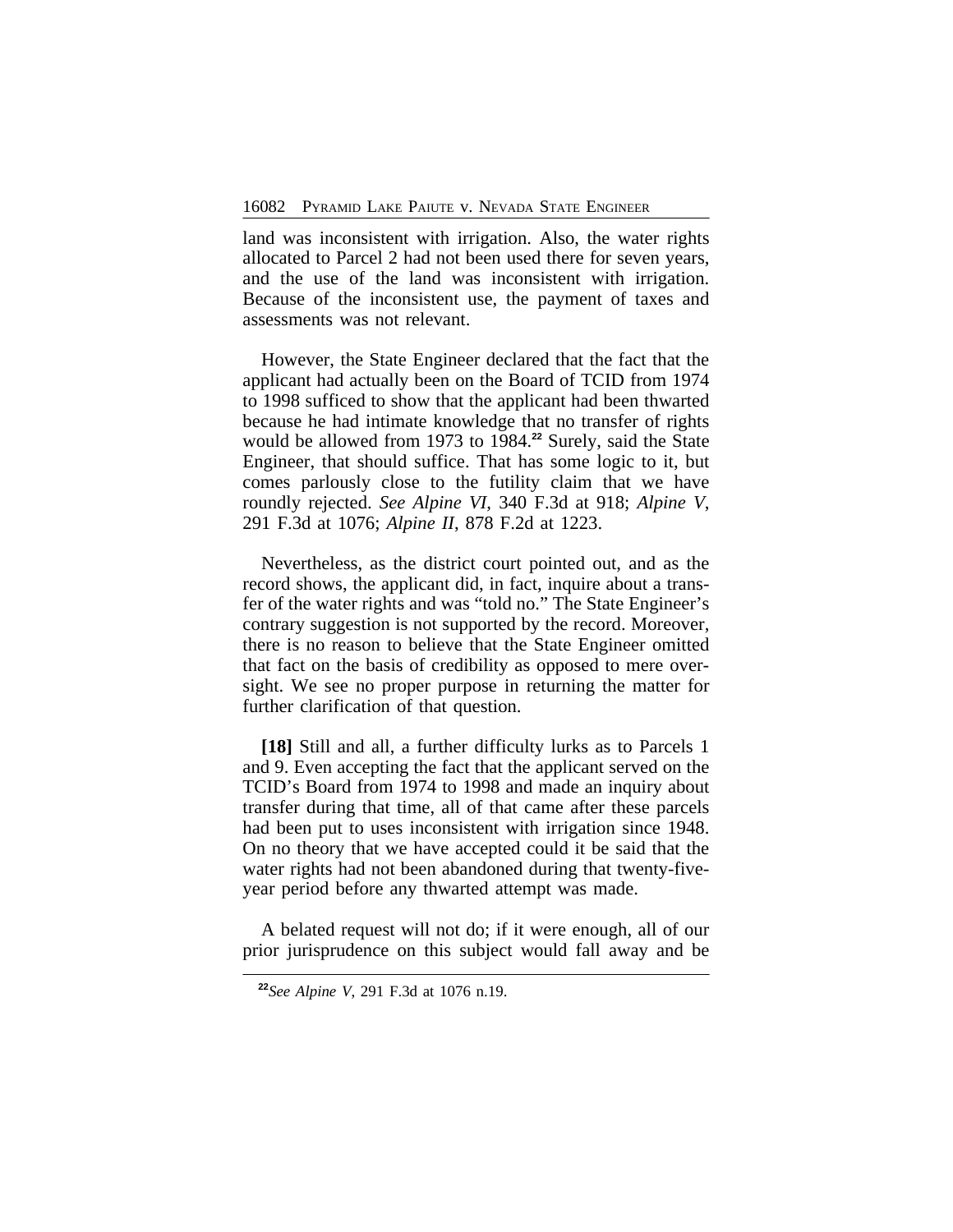subsumed in a mere determination of whether there was a continuous use of the water itself. Obviously that is because there *is* a request (thwarted or not) as soon as any application is made, and that alone would then suffice if the use had been continuous. Under our cases, that would be the veriest nonsense; it is not the law.

**[19]** Thus, we uphold the State Engineer's decision as to Parcel 2, but the decision as to Parcels 1 and 9 must be reversed.

### (8) *Application No. 53910 (Thomas)*

**[290** The State Engineer determined that Pyramid had submitted insufficient evidence to show that there had been a period of nonuse for five successive years and, therefore, found no forfeiture. The State Engineer recognized that there was some evidence that the land was not irrigated during certain years. Still, that did not show by clear and convincing evidence that the land had been out of use for five consecutive years. In fact, there was evidence to the contrary. Perhaps the State Engineer could have inferred that there was a five-year hiatus in use, but he was not compelled to do so by the facts in this record.

Thus, we will not set aside the decision on this application.

## (9) *Application No. 52843 (Inglis)*

**[21]** The State Engineer determined that the dirt-lined ditches in question here did, themselves, make a beneficial use of water because the ditches and the land surrounding those ditches did absorb water, grasses and the like grew as a result, and cattle pastured on those plants. It followed, of course, that the use was not inconsistent with irrigation. The State Engineer did not err.

It is true that in *Alpine VI*, 340 F.3d at 924, we rejected the notion that a dirt-lined ditch is, ipso facto, a beneficial use,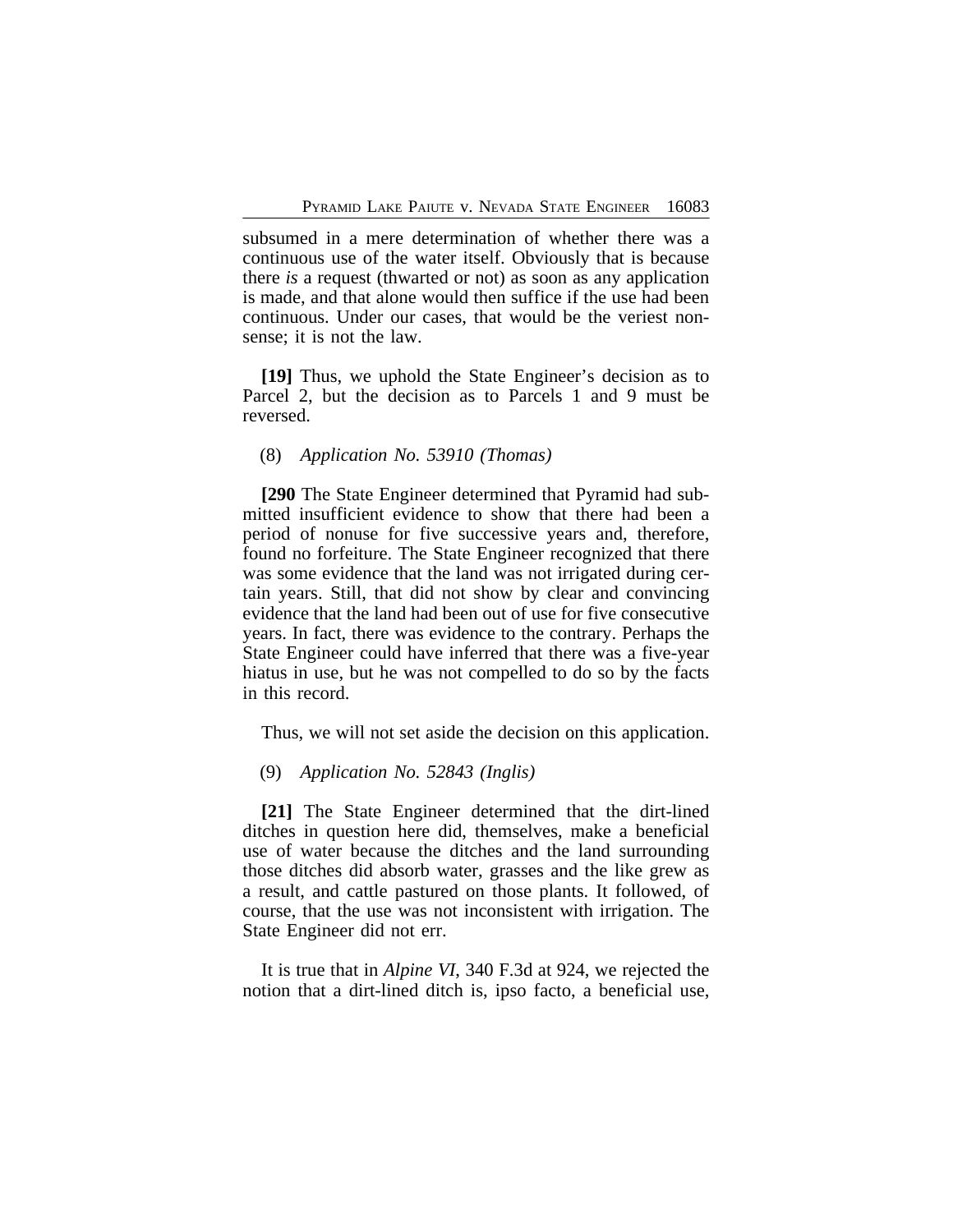but we went on to say: "There is a possibility that along the course of a ditch, there may be some beneficial use and appurtenant rights if the water is used for lateral root irrigation . . . . " *Id.* at 925. In these proceedings and based on the evidence before him, the State Engineer found precisely that, and we find no error.

Pyramid argues that there was no showing to support that determination because the exact quantity of vegetation and the exact amount of water consumed in growing that vegetation was not shown. We disagree with that characterization and fail to see how we can overturn the State Engineer's determination that the ditches did not constitute an inconsistent use, but were, in fact, beneficial pasture.

Thus, we will not set aside the decision on this application.

## (10) *Application No. 51734 (Bright)*

**[22]** The State Engineer determined that the water rights on the parcel in question were not abandoned because the dirtlined ditches and adjacent land were irrigated due to the flow of water in the ditch. That flow caused the growth of grasses and was pasture. We find no error in that determination.

Thus, we will not set aside the decision on this application.

### **CONCLUSION**

We have, once again, been called upon to revisit water rights issues arising out of the Newlands Reclamation Project and the Orr Ditch Decree. We appreciate that the State Engineer and some of the applicants are becoming mighty tired of their trips to and from the federal court system. Thus, we have tried to sharpen our statement of the rules that must be applied. Alas, we cannot bring this process to a close, but must let parts of it continue on their torturous path. In short: